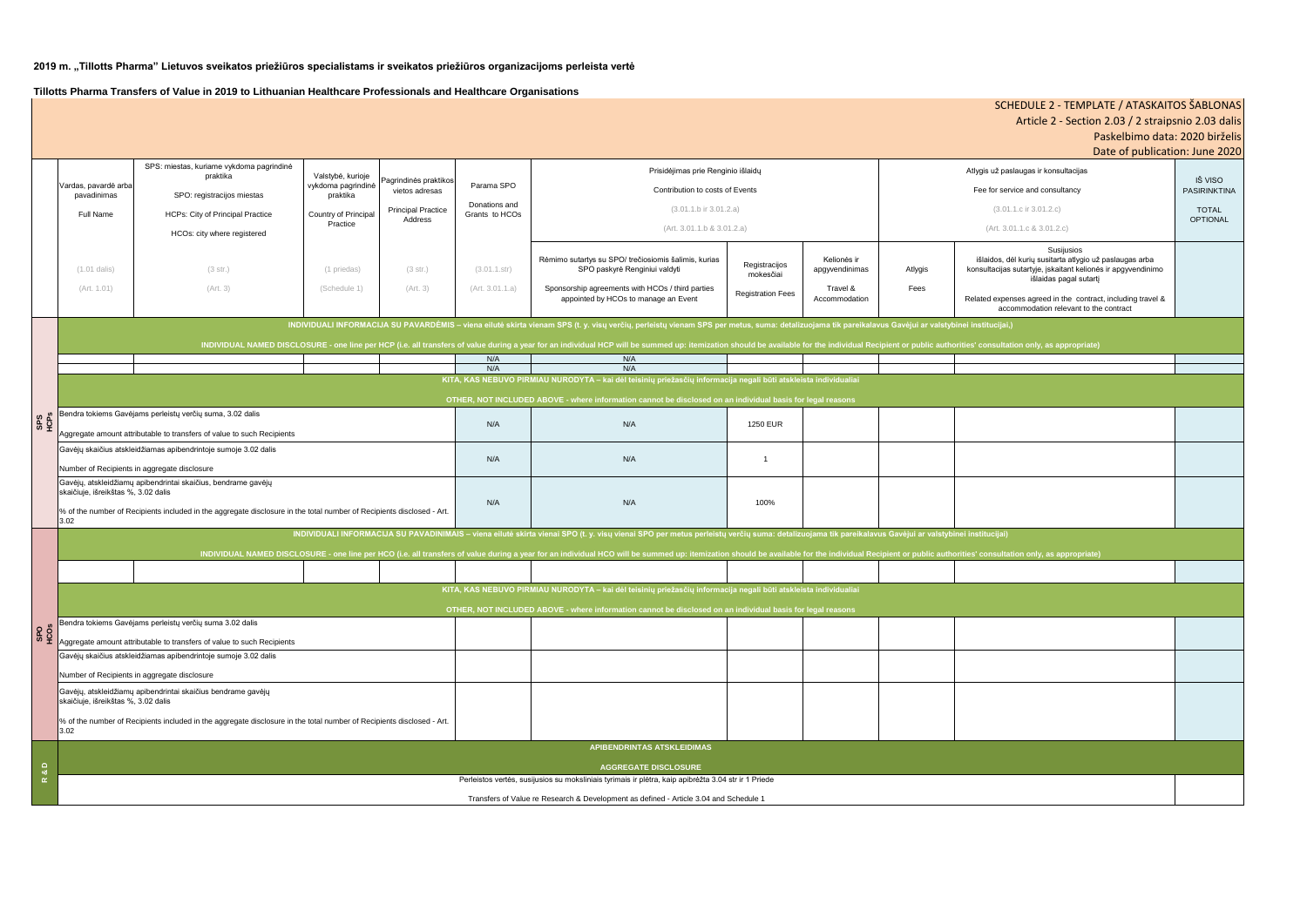## **Metodologija**

## **"Tillotts Pharma" mokėjimų Lietuvos sveikatos priežiūros specialistams ir sveikatos priežiūros organizacijoms, atliktų per 2019 m. atskleidimas**

SPS/SPO informacijos atskleidimo kodeksas ir Vaistų rinkodaros etikos kodekso (toliau - VREK) D priedas įpareigoja 2020 m. viešai atskleisti tam tikras 2019 m. farmacijos kompanijų Lietuvos sveikatos priežiūros specialistams ir sveikatos priežiūros organizacijoms perleistas vertes. Atskleidimo duomenys bus paskelbti "Tillotts Pharma" tinklalapyje [www.tillotts.com.](http://www.tillotts.com/)

Toliau pateikiama metodologija paaiškina kokius duomenis atskleidė "Tillotts Pharma" ir kaip šie duomenys buvo parengti, siekiant, kad pateikta informacija būtų suprantama skaitytojui.

#### **PVM**

PVM neįtrauktas į visus perleistos vertės atskleidimus.

#### **Valiuta**

Visos atskleistos vertės pateikiamos eurais (€). Jei mokėjimas buvo atliktas kita valiuta, mokėjimo suma buvo konvertuota į eurus pagal Europos Centrinio Banko [\(www.ecb.europa.eu\)](http://www.ecb.europa.eu/) vidutinį metinį valiutos keitimo kursą.

## **Konsoliduoti korporacijų grupių ir tarpvalstybinių mokėjimų atskleidimai**

Atskleidžiama konsoliduota "Tillotts Pharma" grupės perleista vertė pagal EFPIA atskleidimo kodekso gaires, kai atskiri juridiniai asmenys, priklausantys tai pačiai daugianacionalinei bendrovei (kurios gali būti motininė bendrovė ir dukterinė bendrovė), bus laikomi viena bendrove. Atskleidžiami "Tillotts Pharma AG" mokėjimai, atlikti per 2019 m.

#### **Daugiametės sutartys**

Jei atskleidžiami duomenys apima daugiametes sutartis, su tokiomis daugiametėmis sutartimis susiję atskleidimai apima paslaugas, suteiktas ir apmokėtas pagal tokias sutartis per 2019 kalendorinius metus.

#### **Įtraukti duomenys**

"Tillotts Pharma" atskleisti duomenys atitinka VREK reikalavimus. Duomenys gali būti skirstomi taip:

#### *Sveikatos priežiūros specialistų dalyvavimo švietimo renginiuose finansavimas*

Atskleisti duomenys apima perleistas vertes Lietuvos sveikatos priežiūros specialistams ankstesniais kalendoriniais metais, įskaitant su dalyvavimu renginyje susijusias išlaidas, tokias kaip registracijos mokesčiai ir kelionės išlaidos. Jei sveikatos priežiūros specialistas nesutinka atskleisti jam perleistų verčių, šios vertės įtraukiamos į bendrą eilutę.